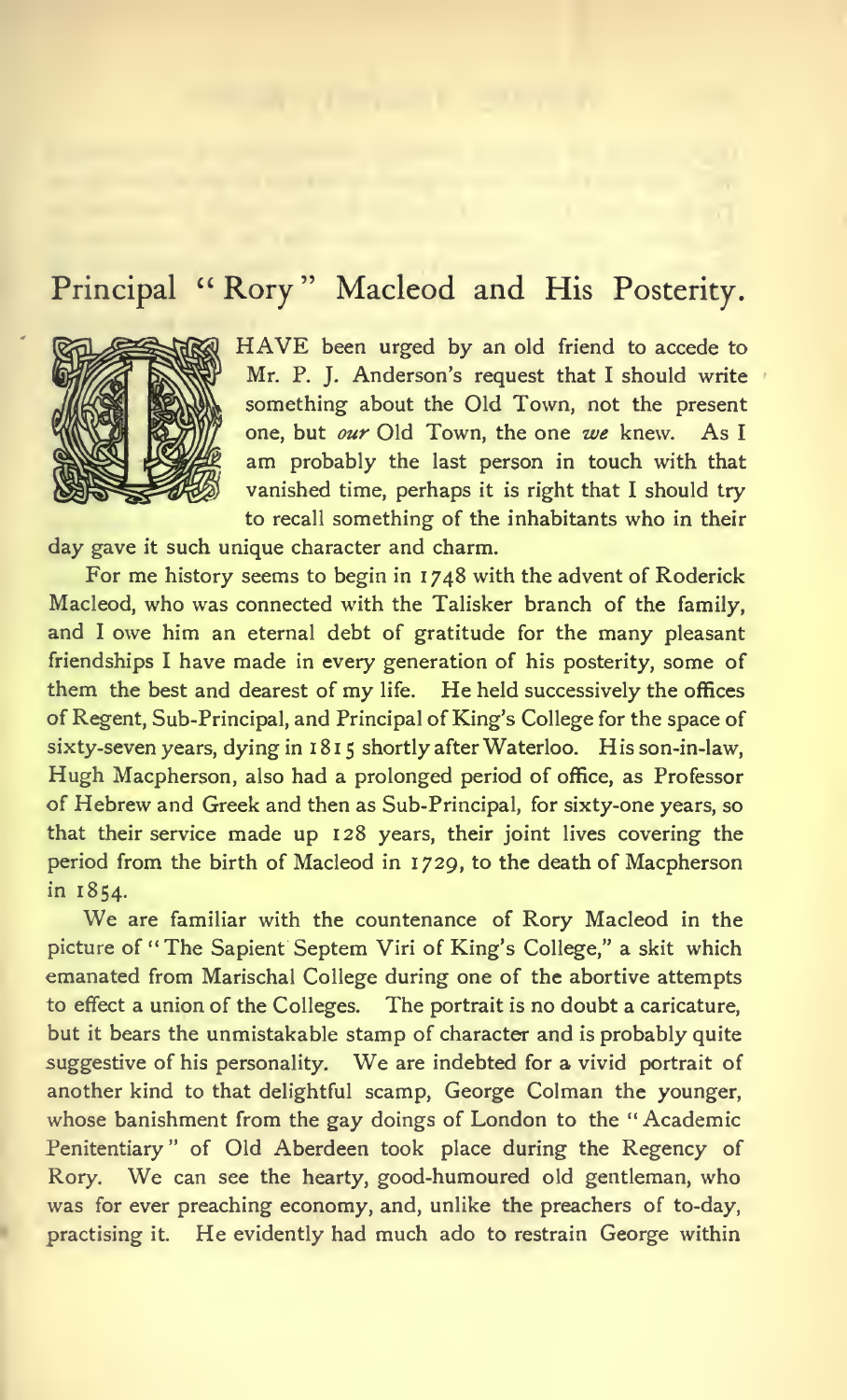the limits of the paternal allowance, which, according to the young man, was doled out to him in quarterly driblets by the hands of Rory. The incorrigible George is frankness itself in regard to his own delinquencies, owning that his frequent visits to the "Professor of Economy," as he nicknames him, were as often to petition for an advance as to receive the dole. He seems to have been far from resenting Rory's exhortations, though perhaps he may have thought a little economy might not have been amiss in regard to them, and, though he poses as a graceless dog, he evidently had a thorough re spect for Rory's character. George was quite amused, if not a little surprised, by the declaration of the Regent that, so far from being uplifted by the coming of the gilded youth, he was quite the reverse, " for a young Englishman breeds muckle harm to our lads frae the highlands ; he is allowed what <sup>I</sup> may ca' a little fortune and sets unco bad examples of economy." George's astonishment, therefore, was all the greater when it was noised abroad that the venerable professor was himself out for an extravagance of the wildest kind, inasmuch as he proposed to take to his "parsimonious bosom," a young wife, "a bonny bride," for whom "rings and things in rich array" had to be provided, while for the bridegroom there had to be a new suit for the wedding, and, according to George, a much-needed overhauling of his whole wardrobe. The " bonny bride " was Isabella Chrystie, and the marriage took place in 1780, so that Rory was not on the verge of three score and ten as George avers, but no doubt fifty-one was to his youthful eyes there or thereabouts. The Macleods make a charming pair in the portraits done about this time, and if the garments are not the wedding ones, Rory must have turned over a new leaf under the eyes of his wife. Somebody must have had a pretty taste in furniture, as Rory's Chippendale sideboard was a great beauty and the ornament of his granddaughters' dining-room in 10 The Chanonry. Like the patriarchs of old, Rory begat many sons and daughters, and his posterity, like theirs, became as the sands of the sea, innumerable. Some of his descendants were gifted with an excellence and a charm beyond compare, but, whatever its origin, the exquisite result could not have been achieved by any amount of Eugenics, had that dismal science and other evils been even dreamt of in these days, when it was a joy to be alive, and to be young was very heaven.

Rory's son Roderick was a medical man, and married a Macleod, of some other branch of the clan. He was the father of Jessie, who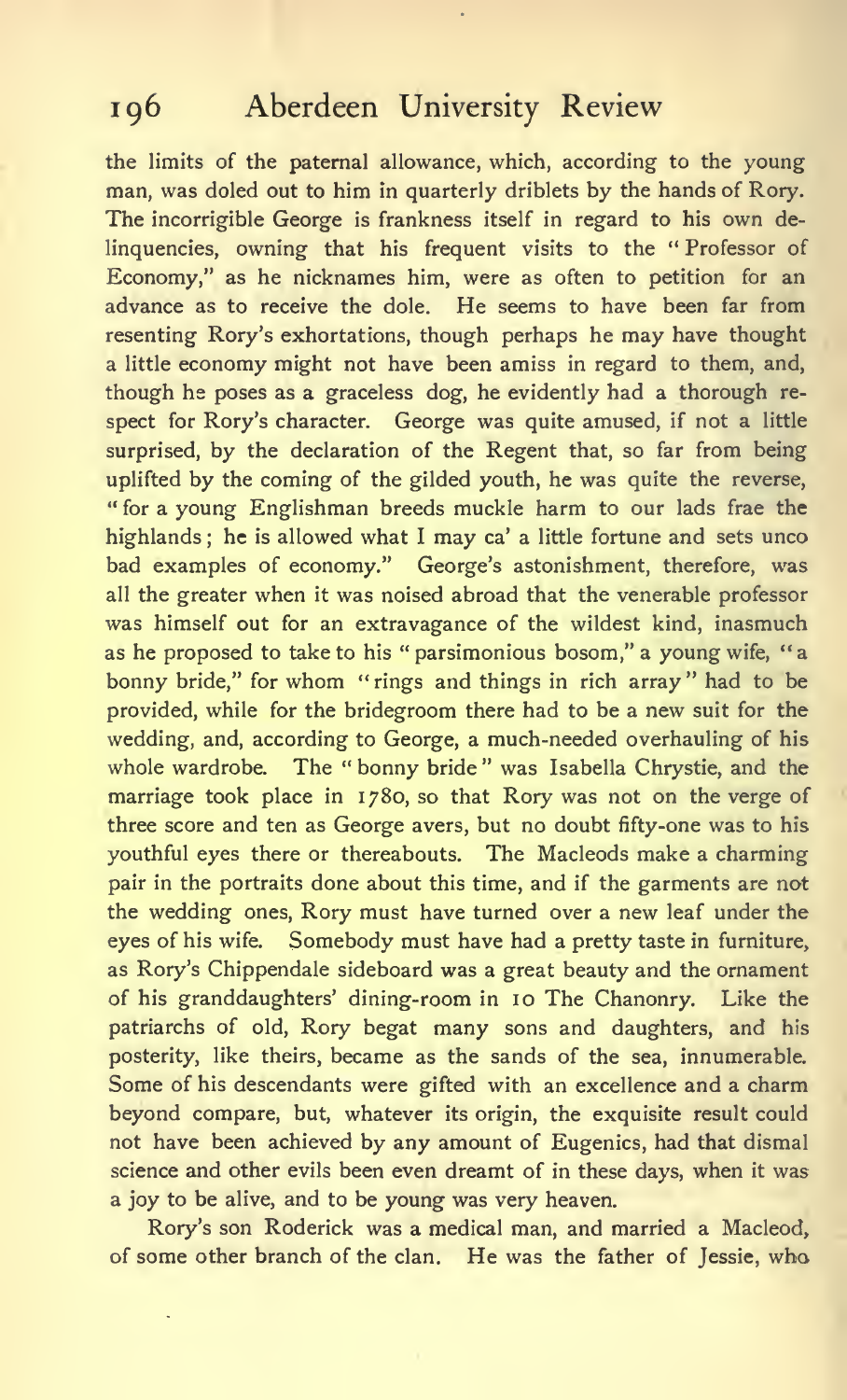became Countess of Caithness, wife of the i6th Earl, whom we knew so well as Mr. James Augustus Sinclair, a noble man in every sense, whose fine character so well adorned his ancestral honours. She was the mother of the 17th Earl and of the present holder of the title. Dr. Roderick's son, who became <sup>a</sup> Roman Catholic priest, <sup>I</sup> once met at the house of a friend in London, Miss Busk, one of Cardinal Manning's converts. It was a large party, and <sup>I</sup> was talking to, <sup>I</sup> forget what fellow-guest—possibly the word Aberdeen may have been mentioned, <sup>I</sup> cannot say—but <sup>a</sup> voice said " My grandfather was Principal of King's College." " So was my father," I instantly replied, and turned to see the speaker, but <sup>I</sup> only saw a clerical figure vanishing in the crowd. The attempt at mystification was very well done, but I soon discovered the identity of my friend.

Dr. Roderick had <sup>a</sup> grandson "Roddy," who was one of my earliest playmates, but <sup>I</sup> have only a dim recollection of a large thing in a green kilt that carried me about. Later experience has taught me that the thing must have been <sup>a</sup> boy ! We have never met since these days, as he has spent all his life in the Indian army, but every now and then a greeting comes—the frontier post is far away and <sup>I</sup> hear a tale of a meeting of two Aberdonians and a talk about the days of yore. Roddy lived in what is now 81 High Street with his great-aunt, Miss Ann Macleod, Rory's eldest daughter, a lady of great character who ruled her circle with a severity greater than that permitted even to aunts. She took the opportunity of departing from the world at a moment when all her more immediate relatives were beyond recall, and the present Lord Caithness, then a very small boy indeed, had to be thrust into the position of chief mourner on the occasion—his first appearance in an official capacity. Another daughter of Rory's, Margaret, became Mrs. Gordon, and two of her daughters are still alive. Should they succeed in living till 1929, they will have put a space of 200 years between themselves and their grandfather's birth. Another daughter, Christina, became the second wife of Professor Hugh Macpherson, a nephew of Sir John Macpherson, Bart, who succeeded Warren Hastings as Governor-General of India. He was an M.A. of King's College, and founded the Macpherson bursaries for Gaelic-speaking students. It was from him that Hugh Macpherson inherited the Island of Eigg. They were the parents of thirteen children, who all lived to old age, and whose united ages reached the magnificent total of 1060 years, making the family a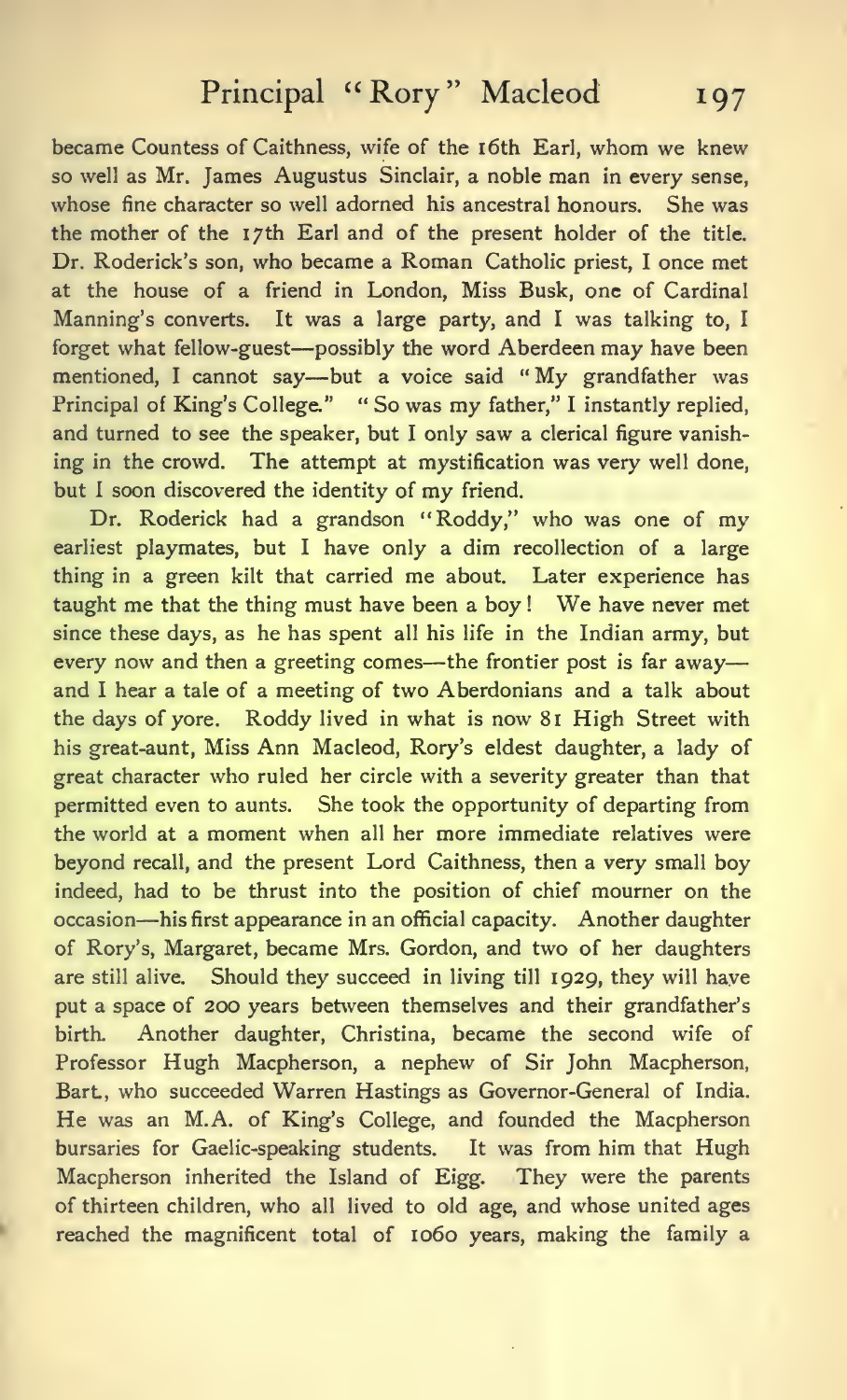sort of composite Methuselah and actually beating his record. This long-lived family was raised in the beautiful old house of the Sub-Principal, now, alas! no more! Loud have been the maledictions and deep the lamentations <sup>I</sup> have had to listen to over its destruction, and the Goths of the University who compassed the deed. Judging by the accounts of its beautiful situation near the Hermitage Hill, it must have been a lovely home, the house low and picturesque, the Powis burn running bright and clear beside it, its waters full of banstickles, affording much sport to the young Macphersons. If the Goths demolished the old house, surely the Vandals presided over the erection of its graceless successor, adding an abiding insult to the original injury. It was supposed to be a replica of Powis House, but it seems to have been eminently successful in reproducing the drawbacks of that mansion, while carefully avoiding any of its merits. The Snow Churchyard was in the grounds, and in these days it was full of wild raspberry bushes which produced large crops of fruit. This was eagerly consumed by the Macpherson boys, but the girls would never touch it, as the berries were believed to be dyed with the blood of those who lay in the churchyard.

The Macphersons were remarkable as a family for their passionate attachment to the Old Town, and never did a summer pass without one or more of them revisiting their old haunts. Dr. John came often from his home in Curzon Street, and the handsome Hugh, a retired Indian Army doctor, hardly ever missed <sup>a</sup> year. He was as remarkable for his beautiful and gracious; manner as for his tall stature and distin guished bearing. He never married, and it was whispered that his romance ended when a charming and much courted belle of the Old Town gave her hand to the Professor of Mathematics. Norman was Professor of Scots Law in Edinburgh, and was the author of the " Notes on King's College Chapel," which he wrote at my father's re quest. We spent <sup>a</sup> springtime together at Alassio, and, though he was so deaf as to be cut off from ordinary conversation, he was greatly assisted by a tube, but one of such a formidable character as to indicate that no communications other than those of the most momentous nature could be received. In its presence <sup>I</sup> became entirely incapable of speech, but he had such an engaging way of waggling the monster, as an invitation to come and tell or hear stories of the Old Town, that <sup>I</sup> soon became on quite confidential terms with it. <sup>I</sup> am afraid some of the other inhabitants did not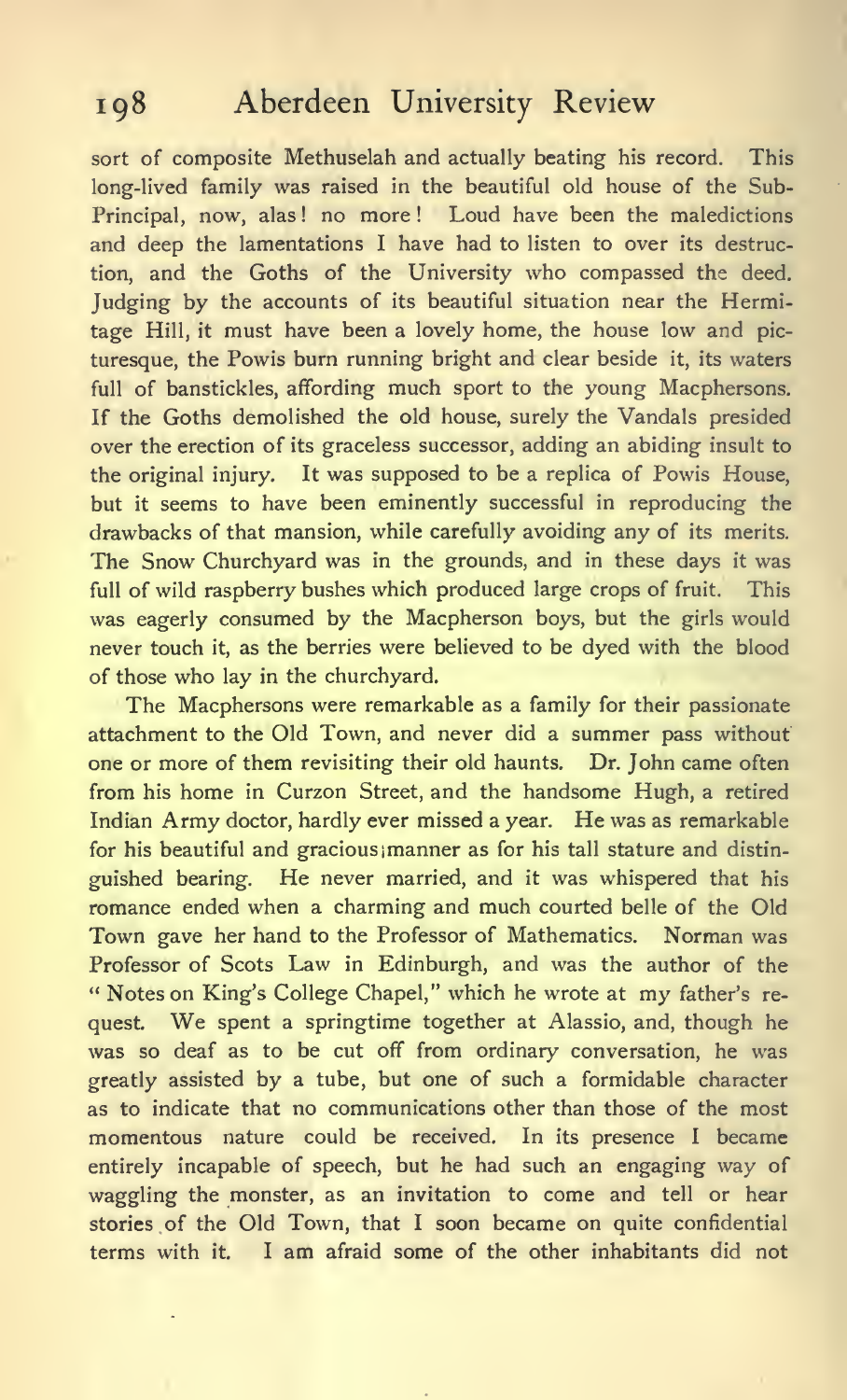quite appreciate these never-ending conversations, and a highly irritable clergyman, in a moment of supreme exasperation, said across the table, "But what is this Old Aberdeen that you are for ever talking about?" Norman, being, of course, completely deaf, was unaware of the rude remark addressed to him. La parole était à moi, so I said "It is the place where Professor Macpherson and I and so many distinguished people come from that <sup>I</sup> am surprised you should require to ask!" Norman was always walking on the seashore and comparing it with the beach at Aberdeen, but my patriotism was not robust enough to be able to follow him in his vehement preference for the latter. He used to describe how, in his student days, the bajans congregated round the parapet of the draw-well at King's College, to watch the movements of the enormous eel that had its habitation there from a time no man could remember. One can see the students of to-day smiling at the simple pleasures that so entranced their predecessors ! One day <sup>I</sup> found Norman amusing himself with some painting, and to my surprise <sup>I</sup> recognized some of the shields from the roof of St. Machar's Cathedral, which he was reproducing from memory. As the Escarbuncle of Navarre and the quarterings of Sicily presented no terrors to him, he confessed that he had learned them all in his boyhood during the long sermons he had to sit through. <sup>I</sup> congratulated him on having had this alleviation to his sufferings, as, owing to my bad sight, mine had to be endured without the mitigation of heraldic distractions.

Mrs. Norman was a fragile woman, belonging to a delightful family whose connection with Glasgow University began about 400 years ago. Her learned brother, Mr. Ninian Hill Thomson, the translator of Guicciardini and Macchiavelli, died last summer at his lovely villa near Florence, where he and his wife (née Cowper), also of a Glasgow University family, dispensed much pleasant hospitality. They all belonged to the Macleod-Macpherson circle by the ties of sympathy and congenial tastes as well as that of kindred.

William Macpherson was editor of the " Quarterly Review," and his wife was connected with the Dunvegan Macleods. <sup>I</sup> have heard Norman telling his niece, William's daughter, that it was a good thing her two grandmothers never met, as the Dunvegan would not have spoken to the Talisker. No doubt the Dunvegan lady's feelings would have been similar to those that a bottle of Clos Vougeot might be supposed to entertain for a bottle of St. Julien. William's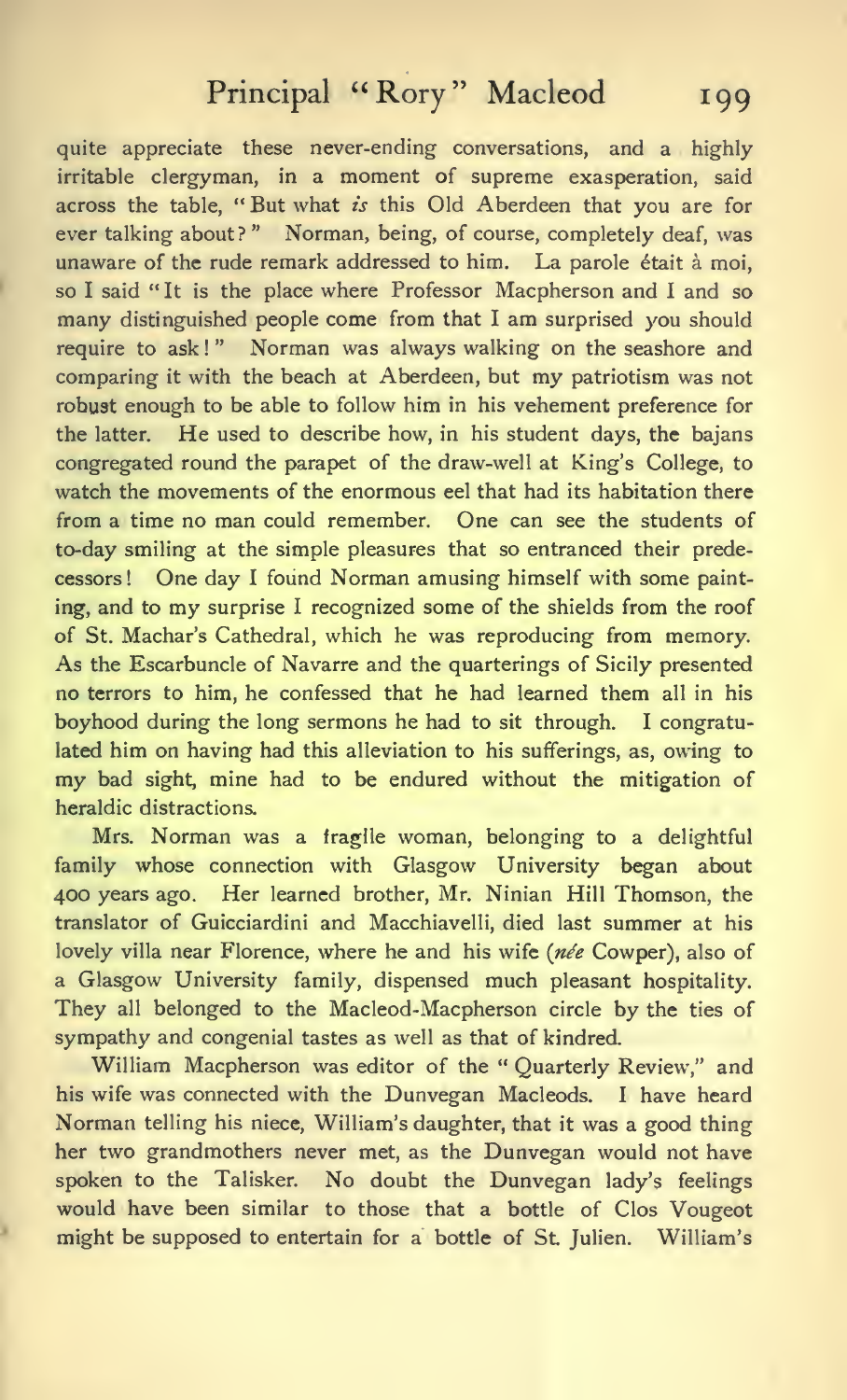clergyman son was unhappy enough to be chosen as his heir by an uncle who bequeathed him a property in Skye, which was selected as the scene of a political agitation, and seeds were sown which came up as Glendale martyrs. As it produced little else, the inheritance was a perfect curse, and his life was made a burden by the unmerited abuse he was subjected to, as well as the litigation and financial trouble which followed. He was one of the first martyrs to the crofter agitation, and the irony of the position was the more tragic that it was just on account of his high character that the uncle had chosen him to be the owner of the property. William's daughter was a very fragile girl who delighted in planning what we were to do if her health ever permitted her to come to see the Old Town of which she had heard so many fairy tales. Sir Arthur, who was a class-fellow of my father's at King's College, and General Roderick spent most of their lives in India and came north less than the other brothers. The General's grandson. Lord Johnston, won the case for the Constitutional party of the Free Church in the litigation over the money which took place after the union with the U.P.s.

There were very many unmarried Miss Macphersons, whom <sup>I</sup> re collect only as having reached that stage of prudence which involves wearing goloshes and waterproofs at tea parties in summer. Three Macphersons were married—one to <sup>a</sup> half-brother of Maria Edgeworth's, a son of one of her father's numerous marriages; another, Mrs. Innes, was the mother of the present Bursar of Trinity College, Cambridge ; the third, Mrs. Young, lived for many years in Florence, where her two daughters are still to be found. They have, among other family relics, a portrait of their grandfather. Professor Hugh Macpherson, in his study in the old Sub-Principal's House. Miss Christina Young is a charming artist, who follows in the footsteps of her cousin. Miss Georgina Forbes. That gifted lady, who united in herself all that was best in the family both of heart and head, in addition to the artistic gifts peculiarly her own, was a daughter of another daughter of Rory's, Isabella, who married Lieut.-Col. Arthur Forbes, son of Sir Arthur Forbes, 4th baronet of Fintray and Craigievar, and lived at 10 The Chanonry. Their only son, Arthur Forbes-Gordon of Rayne, was the father of the present laird of Rayne and of Mrs. Burnett, of Kemnay. Mrs. Burnett's youngest daughter, Dorothy, married Mr. Quentin Irvine younger of Barra and Straloch. Their children are therefore the sixth generation in descent from Rory and the " bonny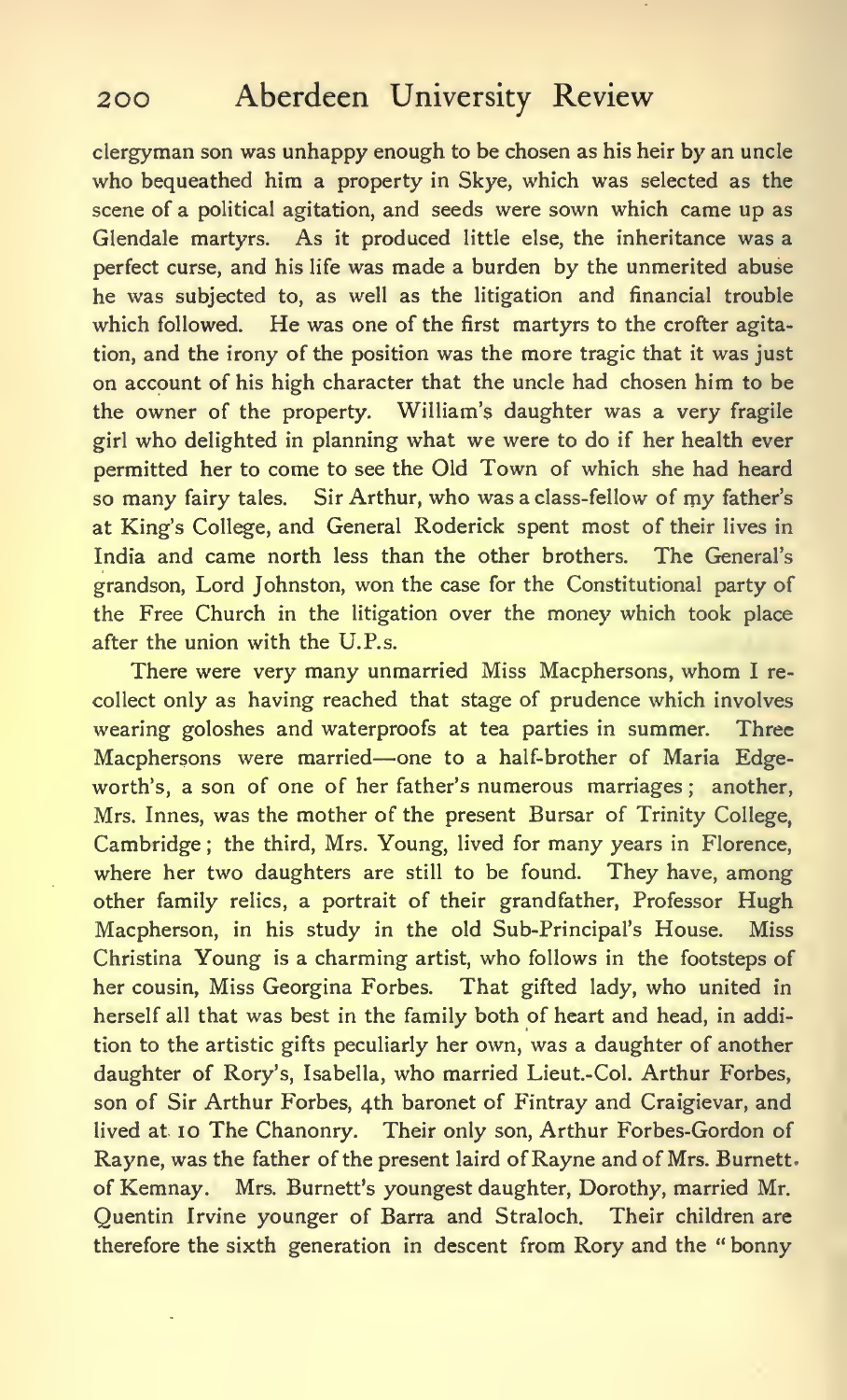bride". Colonel Arthur Forbes spent some years in a fortress in France during the wars of the eighteenth century, as he was arrested while travelling in that country and was allowed no time to leave when war was declared. He married late in life, so that his daughters were able to relate many of his anecdotes about events that took place in the middle of the eighteenth century. They always described him as a man of a most gentle and peaceable disposition, though on one occasion he broke all records in the way of fury, when he discovered that his family tombstone, that of Bishop Forbes of Corse, had been transplanted to the burying ground of the parish minister, who also bore the name of Forbes, though not Forbes of Fintray. A severe tussle ensued, as the minister claimed to have absolute power in all matters concerning the churchyard, but in the end Colonel Forbes compelled him to disgorge the tombstone, which was triumphantly re stored to the ancestral vault.

There were three daughters of the marriage of Colonel Forbes and Isabella Macleod—Isabella, Christina and Georgina—who were all remarkable women, and pre-eminently distinguished by their social gifts and personal charm. Isabella married two Irish husbands—first, Mr. Newton of Rathmade, County Carlow, and then Mr. Aylward of Shankhill Castle, County Kilkenny ; but she left no descendants. She was the most lively and entertaining of women, and as she was always on the top of the wave when she was with her sisters in the old home in the Chanonry, her visits were much looked forward to, and we laughed over her sallies and repeated her bon-mots, long after she had returned to her Irish home. After her death, her sisters fulfilled a promise made to her that they would not leave Mr. Aylward, who had long been in precarious health, and for years they devotedly en dured not only banishment from everything they loved, but the nerveshattering strain of some of the worst years of the Irish terror, as their lives hung on one thread of safety due to the fact that the parish priest was well disposed to Mr. Aylward. Mr. Aylward wished to leave them his estates, but they declined the splendid offer, and when his death at last set them free, they shook the dust of Ireland off their feet and thenceforward divided their time, as they did their affections, between the Chanonry and their lovely home in Florence. They were frequently called Le Forbice, and though it was a play of words on their name, the idea of a pair of scissors was appropriate in suggesting their absolute oneness, for though they were totally different, no one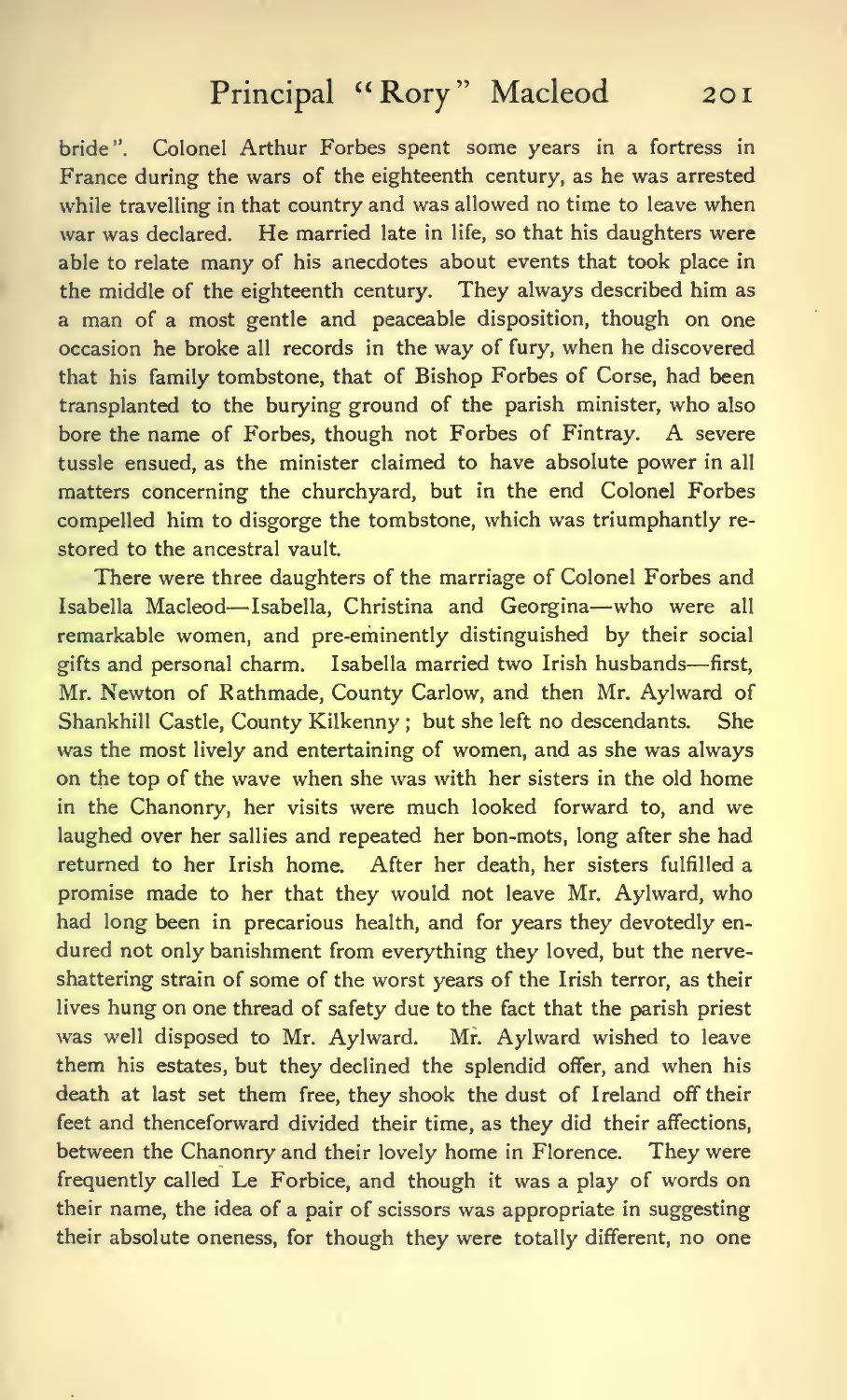could ever think of the one without the other. They had no use for the first person singular, and always used the royal "we". Miss Christina was a majestic figure ; her aristocratic carriage and superb bearing suggested the ideal duchess. She was not a little awe-inspiring to strangers, but her friends knew what depths of kindness lay in her motherly heart. There was a certain touch of aloofness about her, just a suggestion of the space around a royal personage, and the tragedy which occurred on the eve of the marriage that would have given her the position she was so clearly destined for, as head of a historic house, may have perhaps been the origin of it. Latterly, too, her lameness, the result of a carriage accident, kept her seated when in company, so that she seemed to be receiving the homage of her subjects.

Miss Georgina, the much younger sister, was an absolute contrast. Always full of mirth and droll sayings, no one ever had a dull moment in her presence, and every one who knew her found her the best company in the world, the keenness of her mind being only surpassed by her matchless sense of humour. She would no doubt have developed into an original artist had she stayed at home, but from the time she began to visit the picture galleries of the Continent, she dedicated herself wholly to the study of the early Italian painters, who at that time were not merely suffering from neglect, but were held in absolute contumely. She was one of the pioneers in the work of re-establishing their fame and in proclaiming the beauty of their art. Along with another artist, Mr. Wheelwright, she devoted her time and talents to copying the frescoes that were going to wreck and ruin in damp chapels and mouldering sacristies.

> Wherever a fresco peels and drops, Wherever an outline weakens and wanes, Till the latest life in the painting stops, Stands One, whom each fainter pulse-tick pains One wishful each scrap should clutch the brick. Each tinge not wholly escape the plaster A lion who dies of an ass's kick, The wronged great soul of an Ancient Master.

She met with little sympathy and not a little opposition in regard to these brutte cose, as the works of these old masters were called. Even the Director of the Uffizzi Gallery did not scruple to remonstrate with her when she wished to copy Botticelli's Madonna of the Magnificat, and asked, Why should she choose that brutto brutto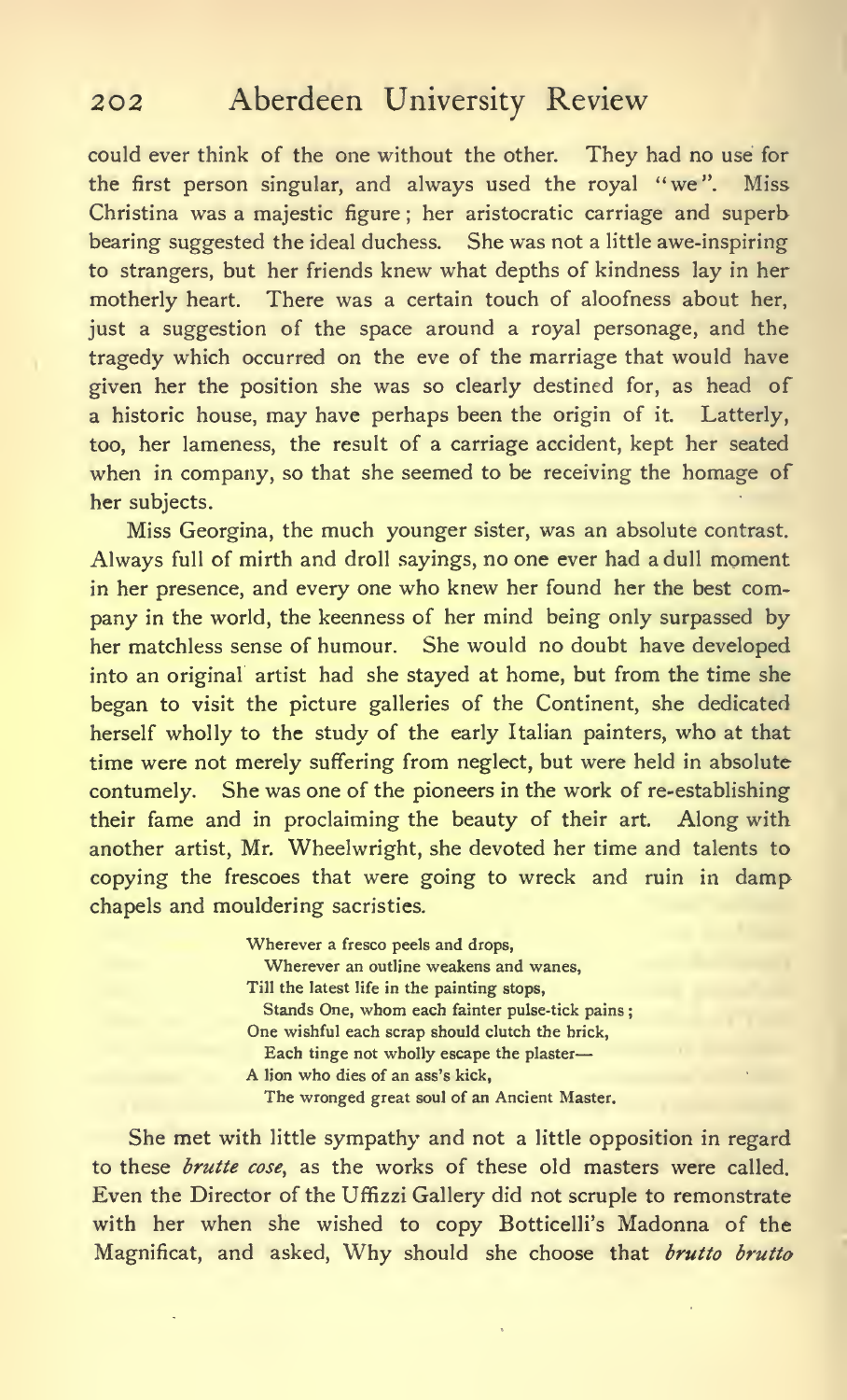picture when there were so many beautiful ones? The tables are in deed turned! But in these days when one would almost hate Botticelli (if one did not love him too much) because of the trash that is talked about him by people who hardly know whether he is a wine or a cheese, one feels what a priceless privilege it was to have been brought up from childhood in the faith and love of the early Italian painters by Miss Georgina Forbes. Mrs. Graham, an Anglo-Florentine, the author of " From a Tuscan Garden," says of her, " <sup>I</sup> am the fortunate possessor of one of this lady's copies and of some other work of hers from the lower church at Assisi, Of the latter work the present P. R. A. (Lord Leighton) once said to me that, although one could see that it was that of an amateur, he had never seen any copies so thoroughly imbued with the spirit of the Quattro Cento."

Much as Georgina loved Botticelli, he did not hold quite the first place in her heart ; that was reserved for Fra Filippo Lippi. She bore a strong resemblance to his favourite type of model, and in his great picture in the Badia at Florence, of the Vision of St. Bernard, the Madonna might have been Miss Georgina in her girlhood. <sup>I</sup> mentioned this to Miss Christina Young last time <sup>I</sup> was in Florence, and she said it was perfectly true, though she had never thought of it before, and that nothing would have given her cousin so much pleasure as to think of herself as being so much at one with the painter's thought. <sup>I</sup> think she may have been conscious herself of the re semblance ; she could not fail to observe the resemblance in her colouring, and this may perhaps be the explanation of the peculiar attraction his pictures had for her. Miss Georgina was not beautiful —indeed, many people who only looked at her casually would have called her plain—but she had <sup>a</sup> rare grace all her own, and her light brown hair must have been auburn in her youth. She had beautiful expressive hands which gave her great distinction ; and one feels that the ex-Kaiser's admiration for beautiful hands rather than for faces has much to be said in its favour. Men were always greatly attracted by her interesting conversation which was lit up by her flashes of humour, but we always felt that there never could be a man worthy to be permitted to monopolize her for good and all.

When the sisters first went abroad in the early fifties of last century, they spent some years in Dresden, where the Hon. Francis Forbes, brother of the then Lord Granard, was head of the British Legation. He claimed them as cousins, and as he was an old bachelor,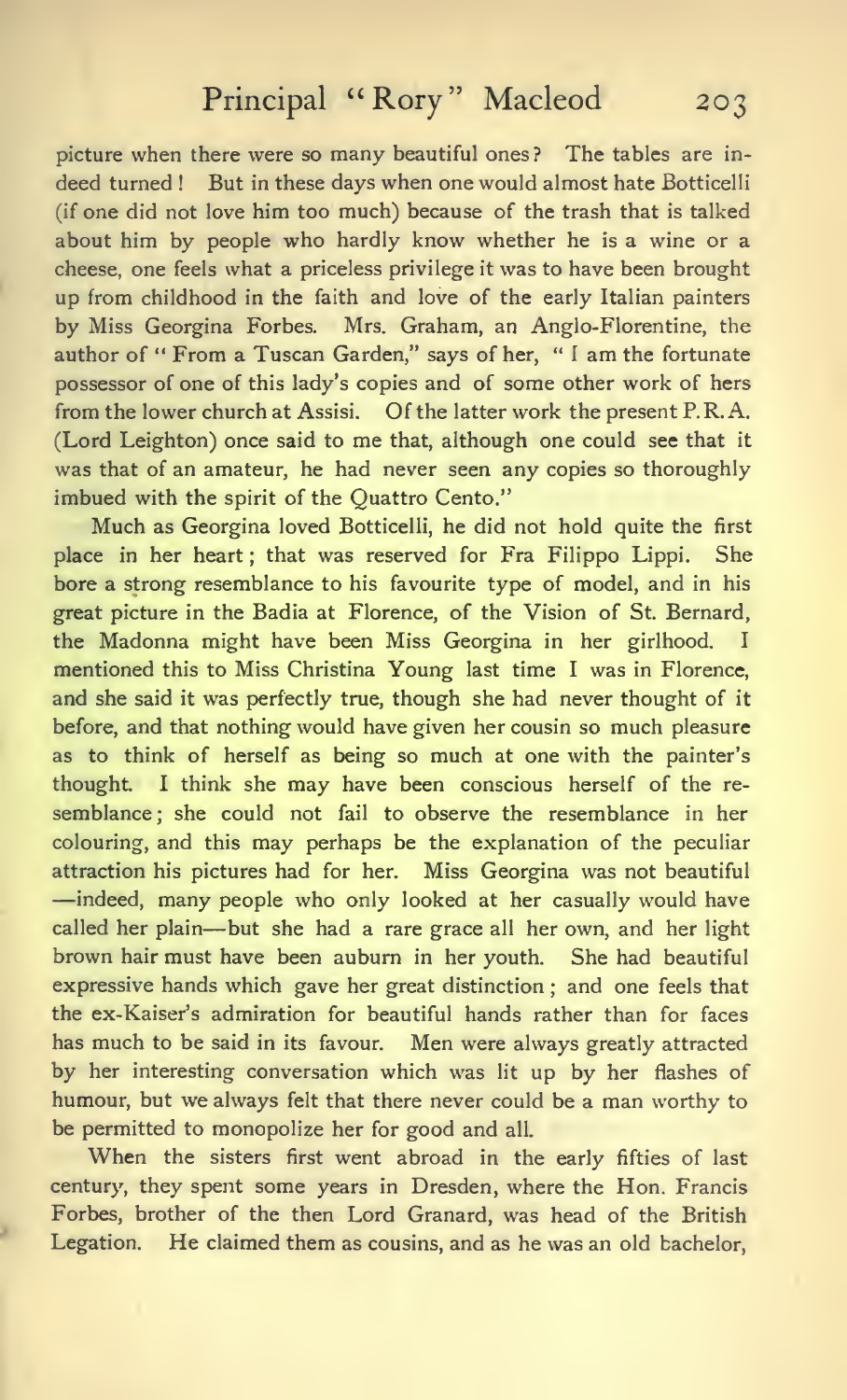they entertained for him, and his official position gave them a splendid opportunity for the exercise of their great social gifts, while he no doubt fully appreciated their qualities as hostesses. Mr. Forbes was rather an eccentric, and one of his hobbies was keeping a flock of snow-white Pomeranian dogs, which accompanied him everywhere. Their birthdays were noted, and each dog had a special festival when the anniversary arrived. Mr. Ainslie of Delgaty was for some time at the Legation with Mr. Forbes, and he well remembers the dogs, and still better the Miss Forbeses and their charm. The only failing the sisters had, if failing it could be called, was a fondness for white Pomeranians that barked atrociously and were always called " Puffy " —scions no doubt of that ambassadorial race.

After their life in Dresden the sisters migrated to Florence, where they became as well known as Giotto's Tower, and all that was best in society flowed to their salon, as naturally as rivers to the sea. Much have <sup>I</sup> heard from my parents of the charming society they had the happiness of joining in the sixties when the sisters were in their prime, and received much company at their house in the Lungárno Arquebusieri, overlooking the passage which connects the Uffizzi and the Pitti Palace, which at that point is carried on arches above the street till it reaches the Ponte Vecchio. They had the gift of making their surroundings beautiful wherever they pitched their tent, and their houses, both in Old Aberdeen and Florence, were filled with treasures which made a perfect setting for them and their friends. Never did any people have so many and such delightful friendships. Fortunately for me, I succeeded to a hereditary one, and was one of three little girls for whom they had a special favour, thanks to their love for our parents. The other two were the daughters of Mrs. Fuller, who, as Annie Smith at the Manse, had been a quite special friend of their girlhood. We perhaps did not altogether realize our great privileges, any more than we understood what it was to be brought up in the perpetual presence of a perfect thing like the Crown of King's, but their influence entered deeply into our lives, and we knew at least that we occupied a specially favoured position. There were the constant little gifts that came from Italy in triplets, and when the sisters were at the Chanonry there was the kind instruction in needlecraft and the copying of pieces of old embroidery which had been picked up during the winter in Italy. Their unfailing kindness and affection has followed me through life, and even after their death their influence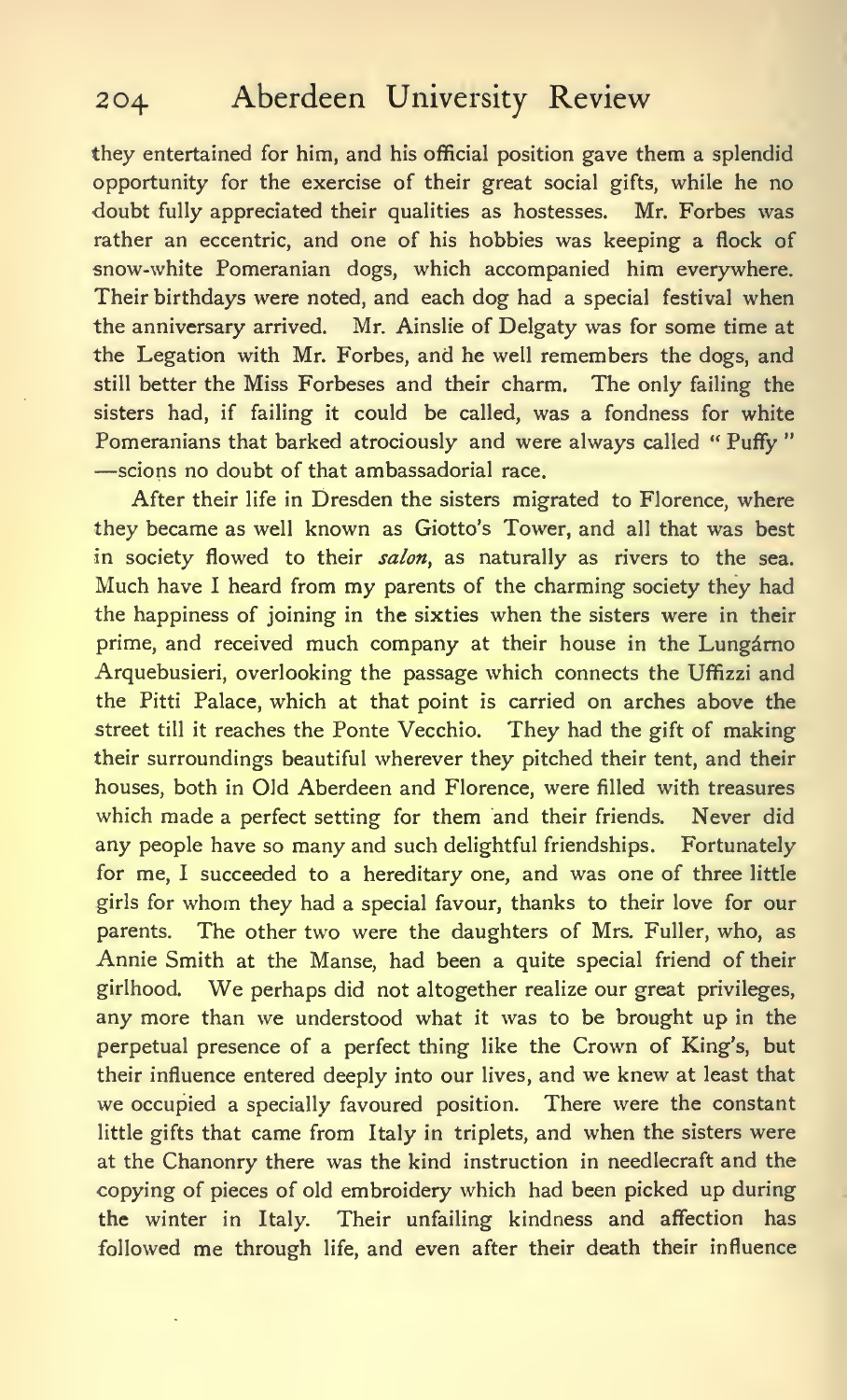lives on. Constantly in speaking of this or that friend, they would say, " My dear, if you ever meet so and so, you must go straight up to them and say we sent you." <sup>I</sup> frequently received this injunction about one of their greatest friends, Mrs. Sotheby, afterwards Mrs. Ingram Bywater. <sup>I</sup> met her at a party in London, after both Christina and Georgina were dead, and <sup>I</sup>spoke of their message, but the poor lady was so overcome with emotion at the mention of their names that she could hardly speak of them. Mr. Sotheby left instructions in his will that his wife was to study Greek as he wished her to have something to distract her mind, the result being that she married Mr. Bywater, who was Professor of Greek in Oxford. We used to meet him at Sir Theodore Martin's, but it was at another friend's that <sup>I</sup> met his wife.

The Miss Forbeses were on intimate terms with Lord and Lady Crawford, both at Dunecht and at the Villa Palmieri where the scene of the first part of the Decameron is laid. Lord Crawford, as the author of the " History of Christian Art," had much in common with Miss Georgina in his tastes and sympathies. Mr. George Howard, afterwards Lord Carlisle, was also an artist friend, and Mr. and Mrs. Harry Scott, first at Culter House and later in Florence. At Culter we all admired Mrs. Scott's lovely daughters by her first marriage, the Miss Cavendish-Bentincks, who might have sat for three child-graces. The eldest one, who afterwards married Lord Glamis and is now Countess of Strathmore, would have been Duke of Portland had she been a boy. Another friend was Mme. Helbig, who lived in Rome, however. She was a Russian, by birth Princess Schachovskaia, of a most exalted family. Her parents took her to Rome as <sup>a</sup> girl, and being people for whom red cloth is always spread, Liszt became her music master, and the head of the German Archaeological School, Herr Helbig, conducted her through her Roman history. Rome became a passion with her, and, unfortunately for herself, it culminated in an elopement with Herr Helbig, a costly infatuation, as it involved estrangement from her parents, banishment from Russia, deprivation of her inheritance, and, worst affliction of all, being Helbig's wife. It was not a world well lost for love, as he was a man of vulgar and common nature, even for a German, absolutely incapable of understanding or even appreciating the very great lady which the foolish girl developed into. She became a superb musician and played constantly with Liszt and she had many artistic and intellectual gifts, but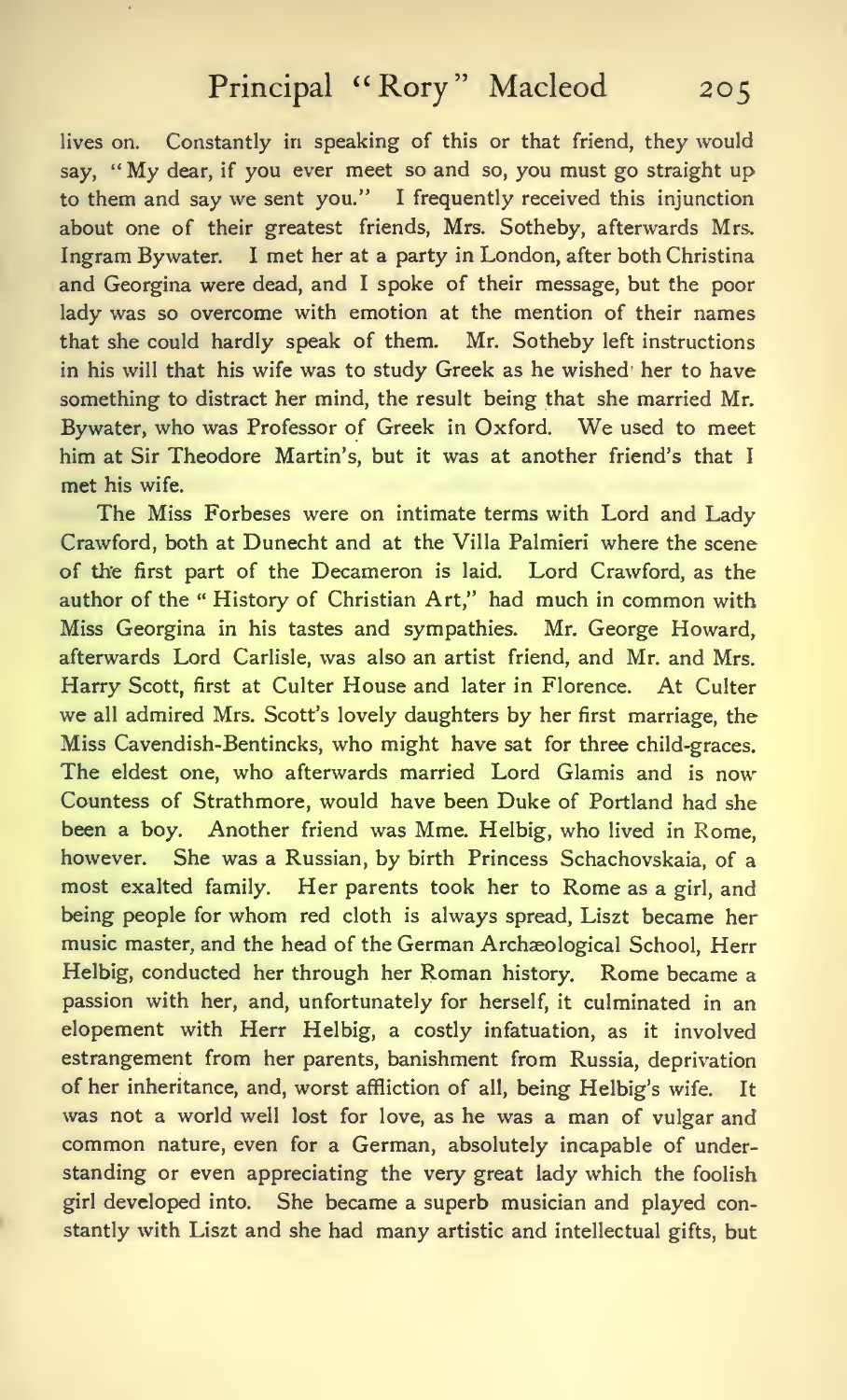she devoted herself entirely to caring for the poor children of the Trastevere, by means of a dispensary which she founded. She col lected some charming sketches of Rome which she had written from time to time in English, in the hope of raising some money for her charity, and I had the pleasure of helping her with it and correcting the proofs. The first time <sup>I</sup> went to see her with a mutual friend, Miss Leigh Smith, also a friend of the Miss Forbeses, she exclaimed, " Was <sup>I</sup> not <sup>a</sup> fortunate girl to have had Liszt to teach me music, and Miss Georgie Forbes to teach me drawing?" <sup>I</sup> fear the war broke her heart, as her only son sided with Germany, against his mother's two beloved countries, Russia and Italy. The lovely Marchioness of Waterford was another friend who used to roam the galleries with Miss Georgina, while her mother, Lady Stuart de Rothesay, was happy confiding all the scandals of London to Miss Christina—so at least Miss Georgina declared. Lady Waterford was a wonderful colourist and her work was full of poetry and imagination. <sup>I</sup> have seen her scrap books which were given or bequeathed to Miss Georgina, full of interesting and suggestive sketches. The Hon. Mrs. Boyle, "E.V.B.," the illustrator of that book of our youth, the " Story without an End," was also an intimate friend, and a neighbour when she lived at Ellon Castle.

Mr. Holman Hunt was much with Miss Georgina when he was painting " The Pot of Basil". As he could not find the pot of his dreams anywhere, he at last modelled one himself in clay and painted it with beautiful decorations. When he had finished the picture he gave the pot to Miss Georgina, and it was a most decorative object in their drawing-room. Unfortunately, being only a thin shell of clay, it was extremely fragile, and it was impossible to bring it to the Chanonry when the house in Florence was broken up at Miss Georgina's death. The saintly Bishop of Brechin, Bishop Forbes, was a muchloved friend, and a tale used to be told of how he accompanied Miss Georgina on her sketching expeditions, his episcopal hands gloved in purple and his episcopal head sheltered by a scarlet umbrella. His godson and kinsman, Mr. Horatio Brown of Venice, repudiates the purple gloves, but confirms the rest of the story. Mr. Brown's witty mother was another of the circle both in Italy and in Scotland. Dr. John Peddie Steele, physician and scholar, they were bound to by their Irish ties, his wife having been a Trench and a cousin of Mr. Kavanagh, who so wonderfully conquered his disabilities and represented his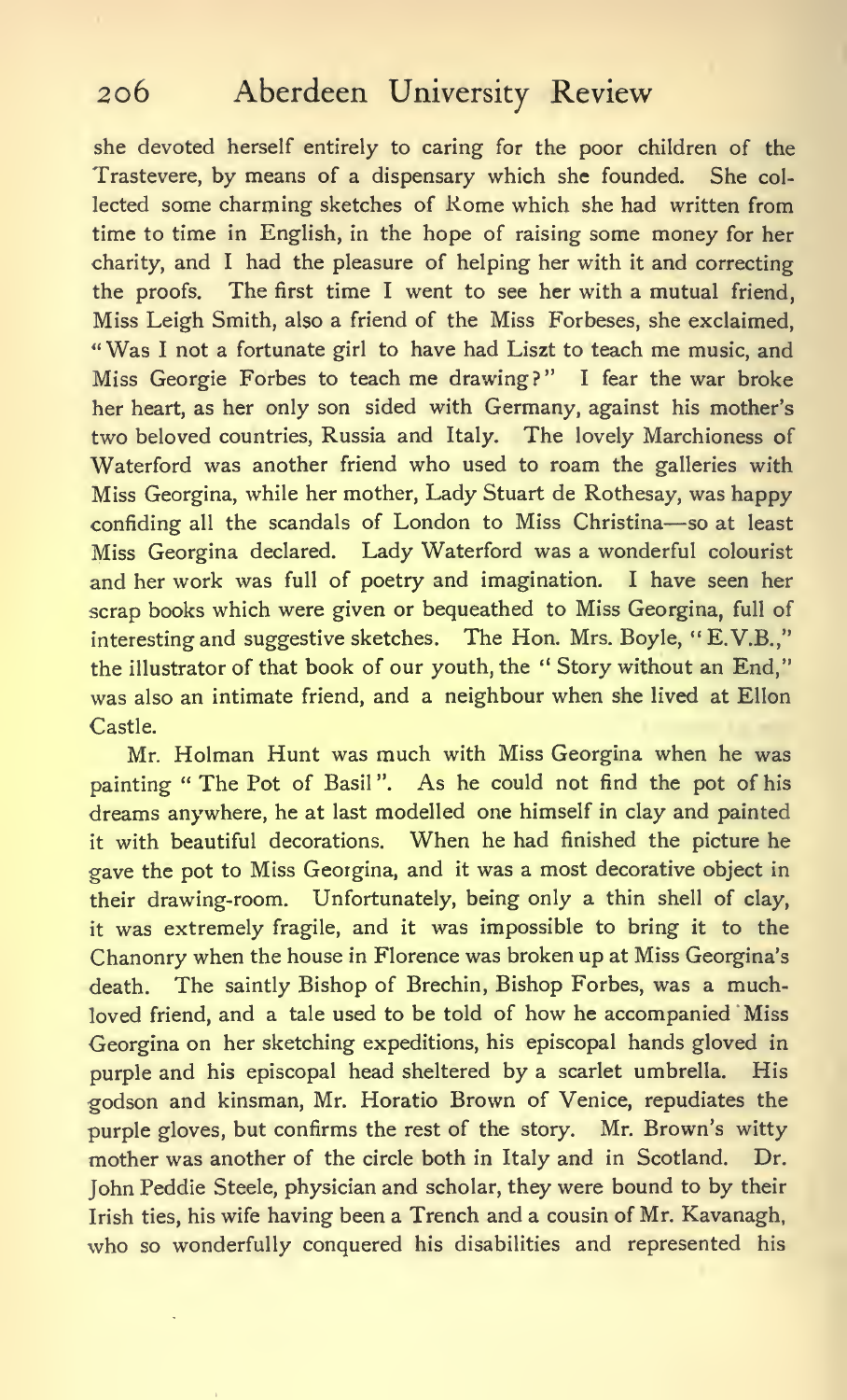county in Parliament, though he was born without arms and legs. John Addington Symonds was another friend; Mr. Spence, whose discovery of the long-lost Botticelli in a dark corner of the royal apartments in the Pitti Palace thrilled lovers of the Quattro Cento; Senatore Pasquale Villari, the author of so many historical works on Florence, and his wife, Donna Linda, who translated them into English ; Miss Alexander, " Francesca," Ruskin's friend, who collected the songs of the peasants in Tuscany; Lady Dalhousie ; Marchesa Peruzzi, a daughter of Story the sculptor and wife of the King of Italy's chamberlain ; Miss Burke, who turned her back on Ireland after the foul murder of her brother with Lord Frederick Cavendish; the Miss Homers, who wrote the first great guide book to Florence; Mr. Spencer-Stanhope, the pre-Raphaelite painter, and his niece, Mrs. de Morgan, with her husband, then famous for his beautiful pottery, though in late years better known as a successful novelist, were all to be met at their salon. There were, however, sometimes guests of another type, and <sup>I</sup> remember the Princess Croy, a Belgian lady re sembling <sup>a</sup> mountain range, turning to me to explain her reason for continuing her conversation about a Swiss hotel, and saying, " II faut que je m'informe de la cuisine, parceque moi je mange énormément et de tous les plats ". Guests of that type, however, were exceptional.

Miss Christina and Miss Georgina had quite strong likes and dislikes, and in my young days <sup>I</sup> used to feel rather sad that they had no use for Mrs. Browning, though they liked Robert Browning himself. <sup>I</sup> have no doubt now that they were perfectly right in disliking the sickly atmosphere of adulation from her small circle, in which Mrs. Browning lived, and they also greatly objected to the spiritualism of her later phase, and the mediums with whom she surrounded herself. Another lady who did not come into their circle was " Ouida," who at that time was in her hey-day, but they had many tales of her doings, and <sup>I</sup> think they were present at the priceless scene when she and another Anglo-Florentine lady slapped each other's faces at a great reception, after a violent altercation in which they slanged each other like fish wives. "Ouida" had been engaged to the Marchese Stufa, a handsome young Italian, but the match was broken off, as " Ouida " believed, through the machinations of her friend. "Ouida" retaliated by writing her novel called " Friendship," in which she paints her quondam friend in lurid colours. The lady, who belonged to an Aberdeenshire family, was not related to the Miss Forbeses, but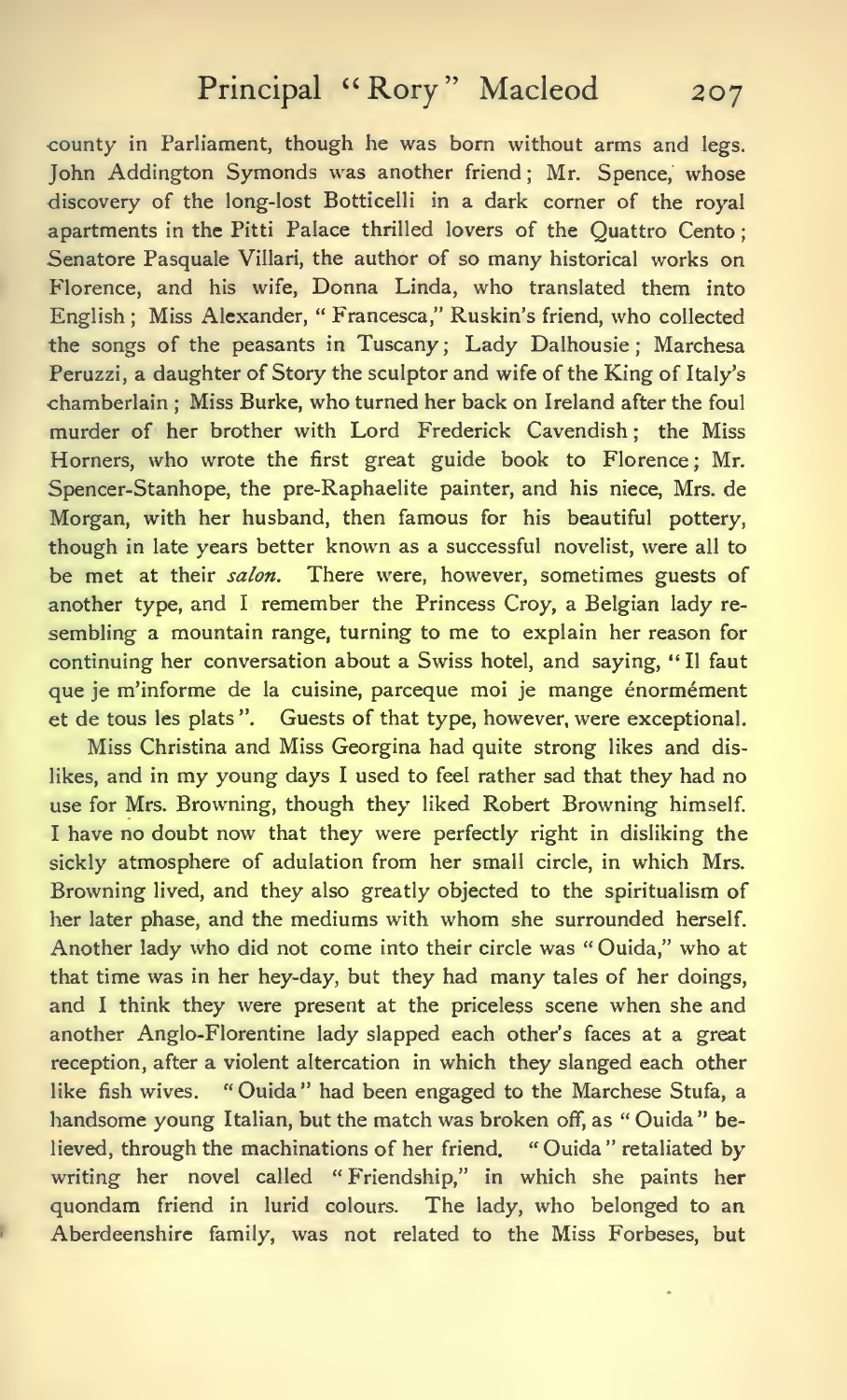" Ouida " represents them as her kinsfolk, perhaps on the principle that all Scotch people are cousins. She also makes them converse in what she supposes to be broad Scotch, which hugely diverted the originals. "We know we are very Scotch," they used to say, "but we had no idea we were like that." As might be supposed, " Ouida's " Scotch is like anything but what it is supposed to be, and is not fit even to adorn the pages of Punch.

The Miss Forbeses were not less interested in Italian literature than they were in Italian art, and they had many Dante scholars among their friends. <sup>I</sup> do not remember if Lord Vernon was one of them, but his son, the Hon. William Warren Vernon, who carried on the work Lord Vernon had begun, and was himself a most learned Dantist, was a great friend. It was at the Miss Forbes' house that he began the " Readings " on Dante, which, first unsystematic, then as time went on, regularly systematized, became the great Commentary in six volumes, so helpful to students. The Hon. Alethea Lawley, afterwards Mme. Wiel—from whom we have received much kindness in Venice—was the first applicant for his assistance in her studies, and she was afterwards joined by a number of other friends. Mr. Vernon was brought up in Florence from his childhood, and Tuscan was almost his mother tongue. This is one of the reasons that his help is so in valuable to students, as most of the commentators know only Ollendorf Italian and some not much of that. It is impossible to say how much kindness <sup>I</sup> have myself received from Mr. Vernon, through this friendship, and when he was so kind as to give me a copy of his great work, he wrote in it "In memory of Christina and Georgina Forbes," there by greatly enhancing my pleasure in his gift.

Another Dantist was the great Duke of Sermoneta, a most remarkable man who lived to extreme old age and was totally blind for many years. He was of the most illustrious birth, the head of the great house of Caetani, one of the most distinguished in Italy, which had the honour or otherwise of supplying the Papacy with the 8th Boniface, that Pope who is held up to such obloquy by Dante. This ancient family feud, however, did not prevent the Duke from being a most earnest student of the Divine Comedy, of which he knew every word by heart. According to Mr. Vernon, he was the most learned Dantist of the world. In the years of his blindness, he used to recite and then expound a canto of the poem, and it was an unforgettable pleasure to listen to his exquisite Italian. He often gave these recitations at the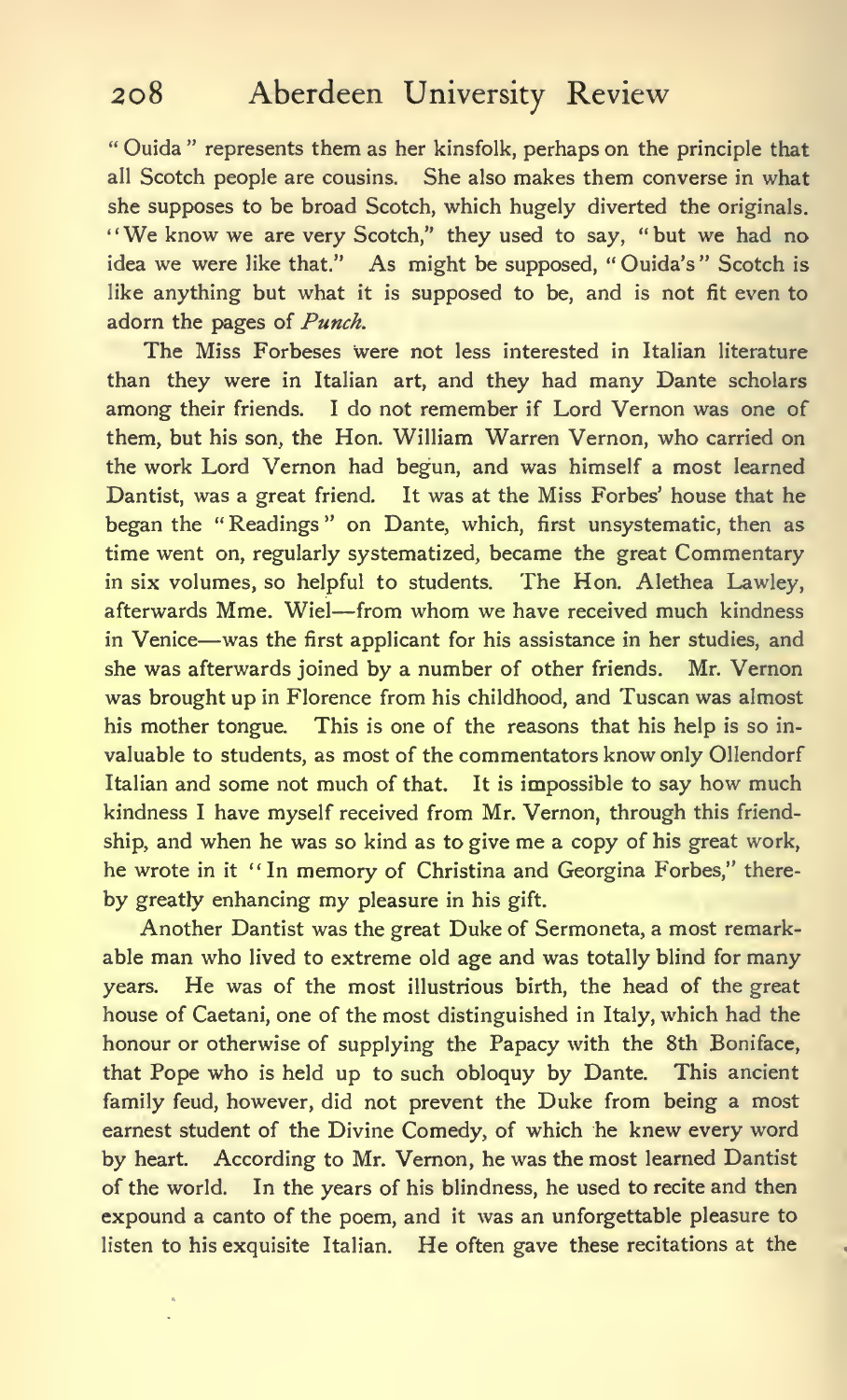Miss Forbes' house, and their friends were allowed to share the privilege of hearing them. The Duke lived to be so old that people were apt to forget that it was he who acted as cicerone to Sir Walter Scott when he paid his sad visit to Rome shortly before his death. The Duke was also a great statesman and patriot, and figured largely in politics in the time of Pio Nono. At that time, when no expression of opinion was allowed in the Papal States, views were ventilated by means of pieces of paper which were attached during the night to a statue that went by the name of Pasquin. These were read and passed from mouth to mouth among the people. "What does Pasquin say this morning?" was the universal question at that time, and Rome rocked with laughter over the witty pasquinades, as they were called. The Duke of Sermoneta was the author of many of these. When the doctrine of the Papal Infallibility was promulgated, Pasquin said: " Hitherto the Pope has been Christ's Vicar on Earth, but now Christ is going to bs the Pope's Vicar in Heaven." That is only one <sup>I</sup> re member of the many <sup>I</sup> have heard. The Duke's favourite passage in Dante was where the warning occurs to men that to come of illustrious descent is nothing unless a man not only lives up to his traditions, but excels them, and the Duke faithfully carried out the motto " Noblesse oblige." The Duchess—his last Duchess—was <sup>a</sup> daughter of Lord Howard de Walden, and of all the Italian circle, she was perhaps the Miss Forbes' most intimate friend. One day <sup>I</sup> went to give a message to the ladies about something they had asked me to do, and as <sup>I</sup> came and went at all hours and was never announced, <sup>I</sup> as usual walked straight through to the salon. As I lifted the portière, I saw there was a third lady in the room, to whom the Miss Forbeses were talking very earnestly, indeed. <sup>I</sup> hesitated for a moment, wondering whether I could disappear, or whether I had been observed, as the lifting of the portière had let the sunshine stream into the dark cool room. The stranger, who was facing me, turned to Miss Forbes and said, " <sup>I</sup> think we have got La Primavera with us." <sup>I</sup> was wearing a white dress covered with bunches of flowers, but the comparison of it with Botticelli's creation made me blush for my garment. Miss Forbes at once said " Come in, my dear ; we wish to introduce you to the Duchess of Sermoneta," so <sup>I</sup> went forward and paid my respects to the great lady, of whom <sup>I</sup> had heard so much. After <sup>a</sup> few charming words of greeting on her part, <sup>I</sup> took my leave, saying my message would keep till later, as <sup>I</sup> knew how precious their